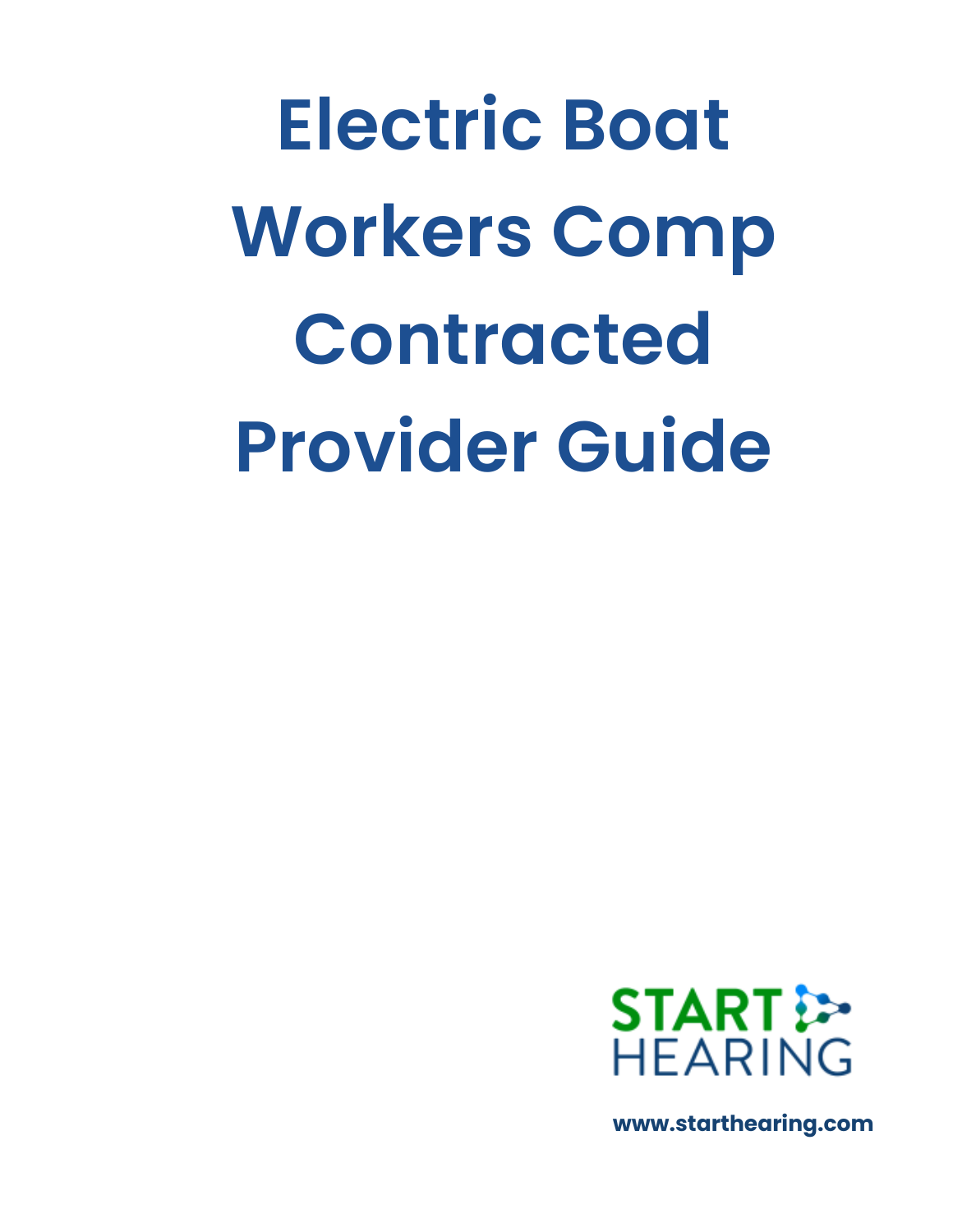

# **Table of Contents**

# **Start Hearing Contact Information**

Starkey – ATTN: Start Hearing 6700 Washington Ave S Eden Prairie, MN 55344-3405

**WHEN SENDING CUSTOM ORDERS, PLEASE DO NOT EMAIL PAPERWORK UNLESS SCANS ON FILE ARE BEING USED. PLEASE SEND ALL REQUIRED PAPERWORK WITH THE IMPRESSIONS TO AVOID POSSIBLE ORDER ERROR AND DELAY.**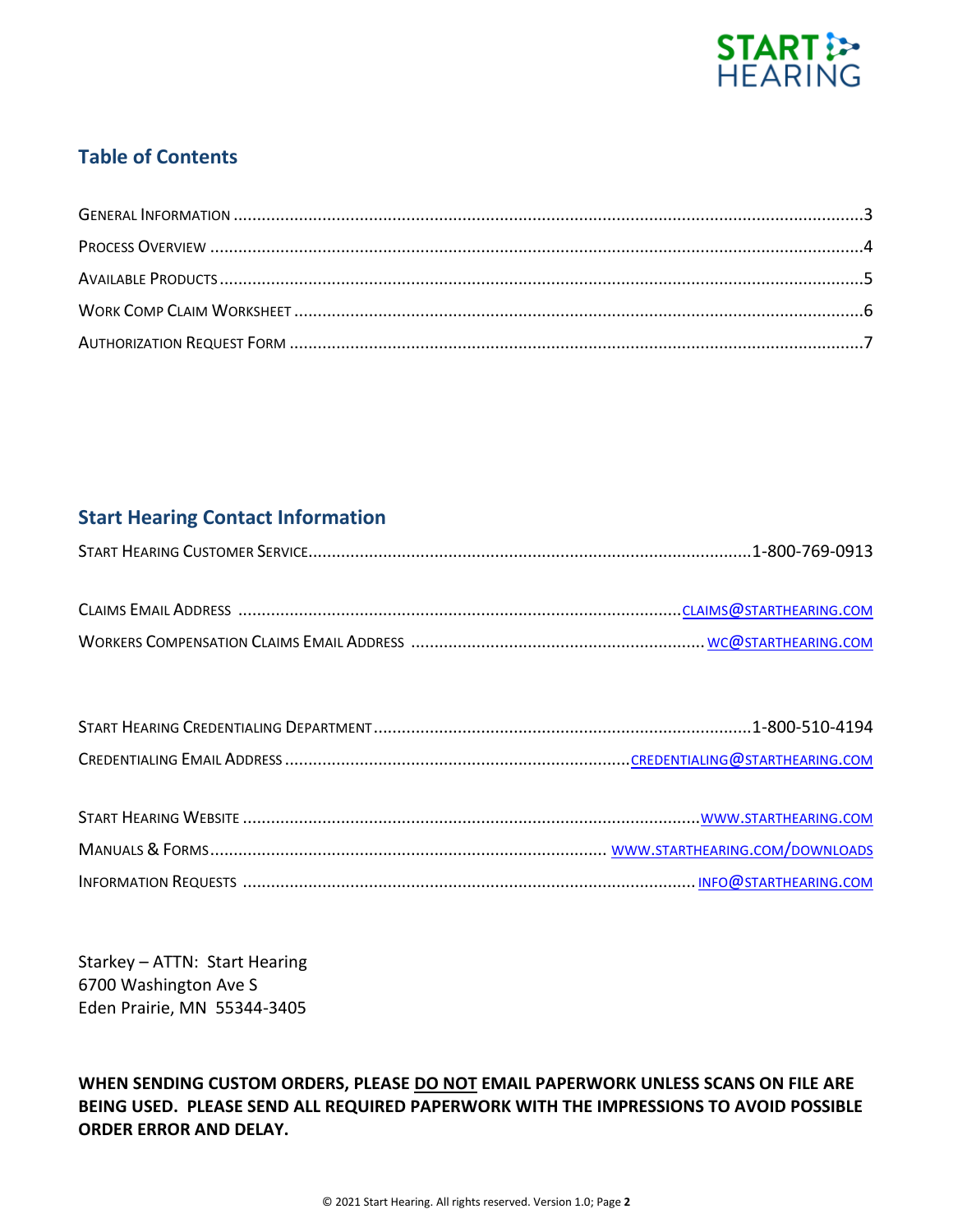

# **General Information**

- **Eligibility**
	- o Workers Compensation members are eligible when the contract indicates it is appropriate.
- **Member Portion**
	- o Members are not responsible for any fees on services or products approved by Workers Compensation carrier.
	- o Patients are responsible for all fees on non-approved products.
- **Loss & Damage**
	- o All hearing aids have a 3-year warranty.
	- o Can be used once per aid.
- **Batteries**
	- o One carton per aid will ship with the initial order.
- **Earmolds & Receivers**
	- o All products require a PO from the workers compensation carrier.
- **Replacement earmolds & receivers**
	- o Requires a PO from the workers compensation carrier.
	- o Billable once every 12 months for receivers.
	- o Billable once every 6 months for earmolds.
- **Exchanges**
	- o Must be approved by the workers compensation carrier.
	- o New PO and order will be sent to Starkey ATTN: Start Hearing.
- **Remakes**
	- o Covered under warranty for the first year.
- **Returns**
	- o Must be processed within the 60-day trial period.
	- $\circ$  Fitting fees are not returned if the patient was fit and has worn the hearing aids.
- **Repairs**
	- o Requires a PO from workers compensation carrier.
	- $\circ$  Repair form should include the PO and sent to Starkey ATTN: Start Hearing.
- **Services**
	- o During the first year of warranty, hearing aid checks, programming, cleaning, and adjustments are not billable to the workers compensation carrier or the patient.
	- o All services after the one-year warranty require a PO from the carrier.
- **Accessories**
	- o Available if approved by the workers compensation contract.

## **\*All services and products require a PO from Electric Boat Work Comp.**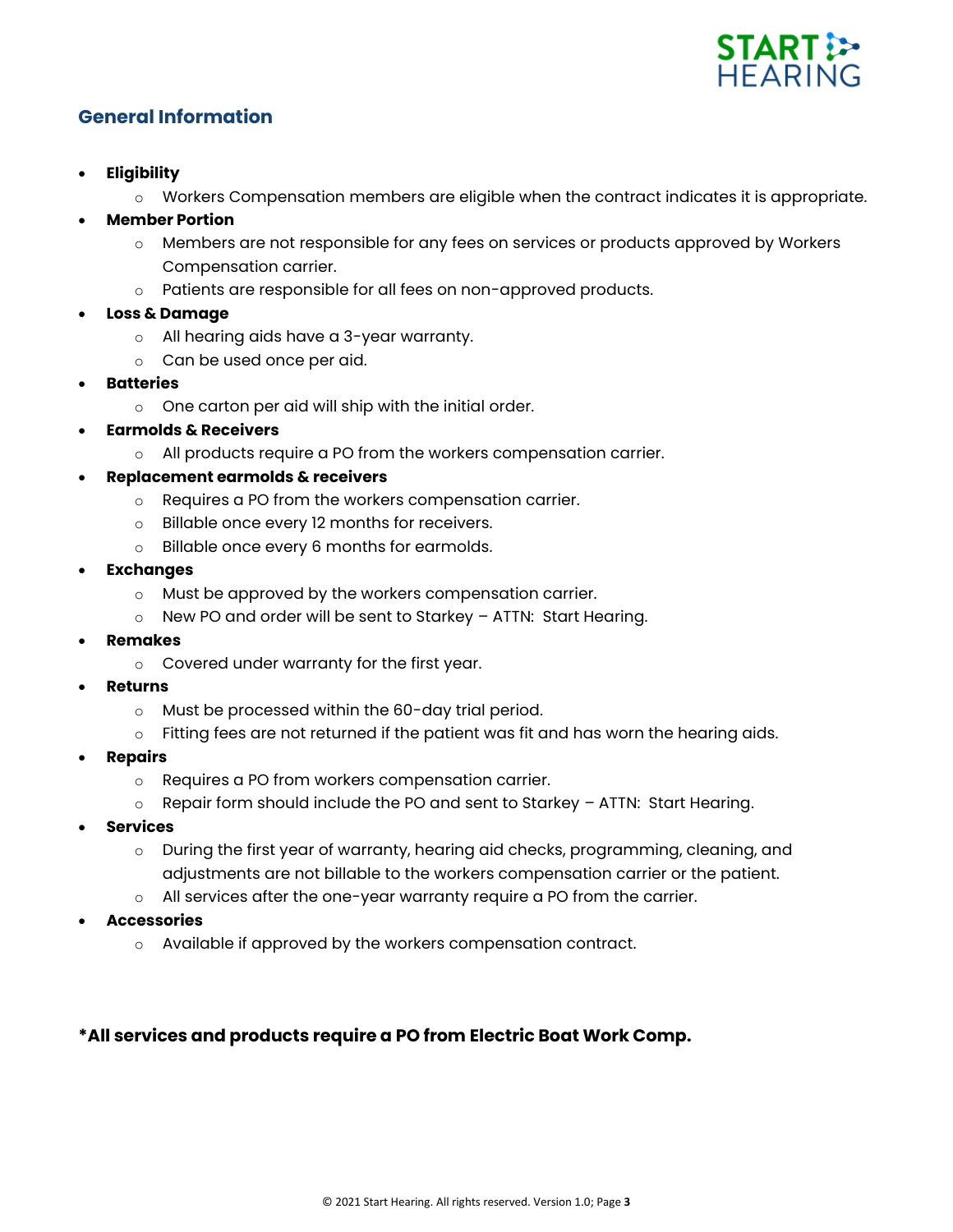

# **Process Overview**

- 1. Patient will either call Start Hearing to find a credentialed provider or self-refer to a Start Hearing provider
- 2. Provider will assess the patient and recommend product.
- 3. Provider will send hearing aid request to Start Hearing to obtain a PO.
	- All requests must include the exact hearing aid(s), earmolds, receivers (standard or AP receiver), any and all accessory items being requested.
- 4. Electric Boat will verify benefits and approve product recommendation
- 5. Electric Boat will email Start Hearing the approval.
- 6. Provider will be notified of approval or denial.
- 7. Provider will send hearing aid order to Starkey ATTN: Start Hearing
	- Standard hearing aid orders can be emailed to [wc@starthearing.com](mailto:wc@starthearing.com)
- 8. Start Hearing will process the order and ship approved products to provider.
- 9. Provider will fit the patient and send Confirmation of Delivery form to: [claims@starthearing.com](mailto:claims@starthearing.com)

| Program                   | Low<br>(1200) | <b>Select</b><br>(1600) | <b>Advanced</b><br>(2000) | <b>Premium</b><br>(2400) |
|---------------------------|---------------|-------------------------|---------------------------|--------------------------|
| <b>Out of Pocket Fees</b> | \$0           | \$0                     | \$0                       | \$0                      |
| Warranty                  | 3 Year        | 3 Year                  | 3 Year                    | 3 Year                   |

# **Billable Services**

- **Repair – In or out of warranty**
	- o Billable with a PO from Electric Boat Work Comp.

## • **Hearing Aid Check (V5011)**

- o Cannot be billed within the first year of the fitting date.
- o PO from Electric Boat is required.

## • **Programming (V5013)**

- o Cannot be billed within the first year of the fitting date.
- o PO from Electric Boat is required.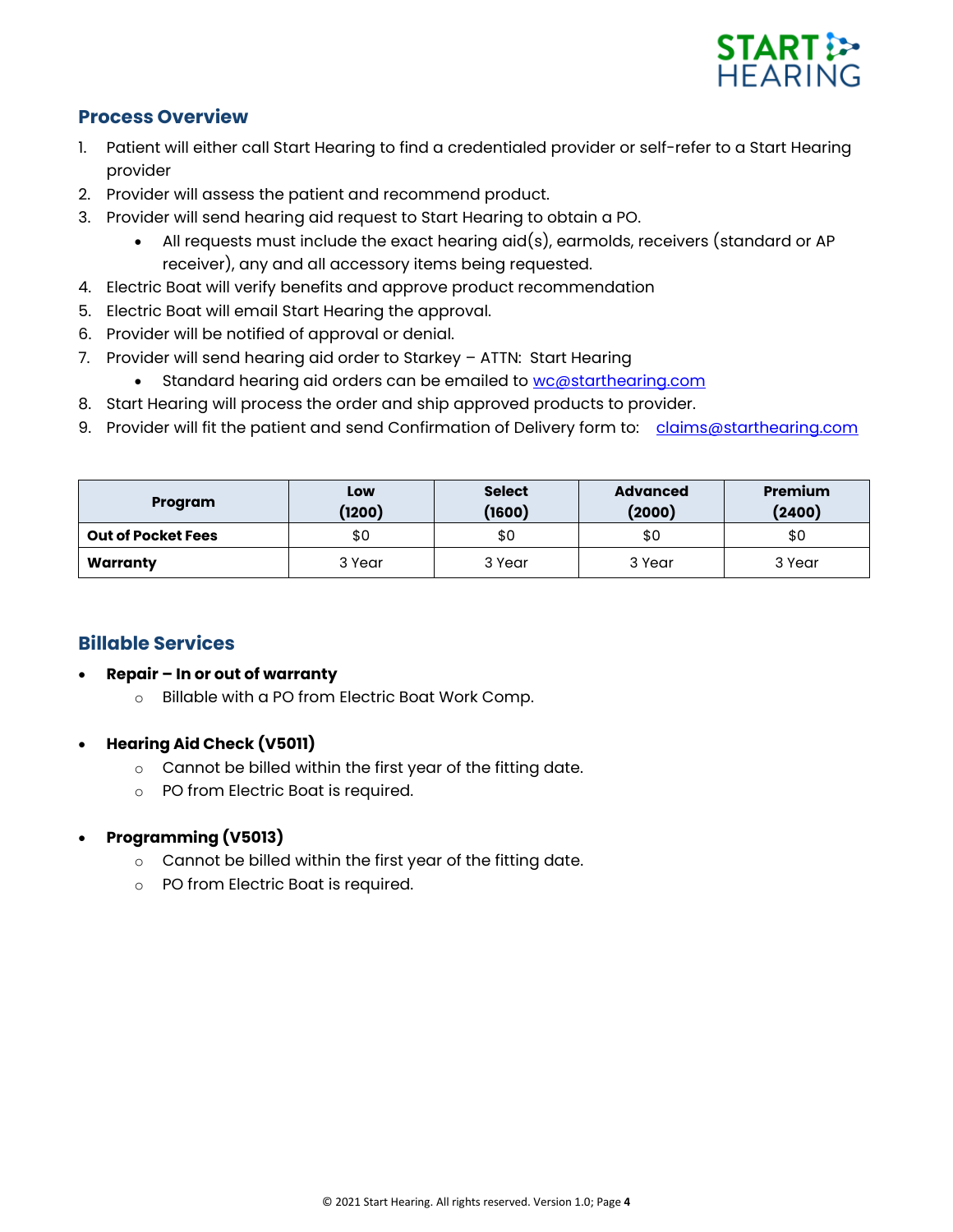

# **Available Products – Electric Boat Work Comp**

|                       | <b>Starkey</b>                                                                                                                                                                                                   |                                                                                                                                                                                                                                   | AUDIBEL.                                                                                                                                                                |                                                                                                                                                                                                            |
|-----------------------|------------------------------------------------------------------------------------------------------------------------------------------------------------------------------------------------------------------|-----------------------------------------------------------------------------------------------------------------------------------------------------------------------------------------------------------------------------------|-------------------------------------------------------------------------------------------------------------------------------------------------------------------------|------------------------------------------------------------------------------------------------------------------------------------------------------------------------------------------------------------|
| $-2400$<br>Premium    | Evolv AI 2400 ITE Rechargeable<br>Evolv AI 2400 HS Rechargeable<br>Evolv AI 2400 ITC Rechargeable<br>Evolv AI 2400 RIC Rechargeable*<br>Evolv AI 2400 BTE Rechargeable<br>Picasso i2400 ITC<br>Picasso i2400 ITE | Evolv AI 2400 CIC<br>Evolv AI 2400 NW CIC 312<br><b>Evolv AI 2400 NW CIC 10</b><br><b>EVOIV AI 2400 NW IIC 10</b><br>Evolv AI 2400 BTE 13*<br>Evoly AI 2400 BTE 13 Power Plus<br>Evolv AI 2400 mRIC 312<br>Evolv AI 2400 RIC 312* | Arc AI 2400 ITE Rechargeable<br>Arc Al 2400 ITC Rechargeable<br>Arc Al 2400 RIC Rechargeable*<br>Arc Al 2400 BTE Rechargeable<br>Davinci i2400 ITC<br>Davinci i2400 ITE | <b>Arc AI 2400 CIC</b><br>Arc AI 2400 NW CIC 312<br>Arc AI 2400 NW CIC 10<br>Arc AI 2400 NW IIC 10<br>Arc AI 2400 BTE 13*<br>Arc AI 2400 BTE 13 Power Plus<br>Arc AI 2400 mRIC 312<br>Arc AI 2400 RIC 312* |
| $-2000$<br>Advanced   | Evolv AI 2000 ITE Rechargeable<br>Evolv AI 2000 HS Rechargeable<br>Evolv AI 2000 ITC Rechargeable<br>Evolv AI 2000 RIC Rechargeable*<br>Evolv AI 2000 BTE Rechargeable<br>Picasso i2000 ITC<br>Picasso i2000 ITE | Evolv AI 2000 CIC<br><b>Evolv AI 2000 NW CIC 312</b><br><b>Evolv AI 2000 NW CIC 10</b><br>Evolv AI 2000 BTE 13*<br>Evoly AI 2000 BTE 13 Power Plus<br>Evolv AI 2000 mRIC 312<br>Evolv AI 2000 RIC 312*                            | Arc AI 2000 ITE Rechargeable<br>Arc AI 2000 ITC Rechargeable<br>Arc Al 2000 RIC Rechargeable*<br>Arc AI 2.00 BTE Rechargeable<br>Davinci i2000 ITC<br>Davinci i2000 ITE | <b>Arc AI 2000 CIC</b><br>Arc AI 2000 NW CIC 312<br>Arc AI 2000 NW CIC 10<br>Arc AI 2000 BTE 13*<br>Arc AI 2000 BTE 13 Power Plus<br>Arc AI 2000 mRIC 312<br>Arc AI 2000 RIC 312*                          |
| Select-1600           | Evolv AI 1600 ITE Rechargeable<br>Evolv AI 1600 HS Rechargeable<br>Evolv AI 1600 ITC Rechargeable<br>Evolv AI 1600 RIC Rechargeable*<br>Evolv AI 1600 BTE Rechargeable<br>Picasso i1600 ITC<br>Picasso i1600 ITE | Evolv AI 1600 CIC<br>Evoly AI 1600 NW CIC 312<br><b>Evolv AI 1600 NW CIC 10</b><br>Evolv AI 1600 BTE 13*<br>Evoly AI 1600 BTE 13 Power Plus<br>Evolv AI 1600 mRIC 312<br>Evolv AI 1600 RIC 312*                                   | Arc AI 1600 ITE Rechargeable<br>Arc AI 1600 ITC Rechargeable<br>Arc Al 1600 RIC Rechargeable*<br>Arc AI 1600 BTE Rechargeable<br>Davinci i1600 ITC<br>Davinci i1600 ITE | <b>Arc AI 1600 CIC</b><br>Arc AI 1600 NW CIC 312<br>Arc AI 1600 NW CIC 10<br>Arc AI 1600 BTE 13*<br>Arc AI 1600 BTE 13 Power Plus<br>Arc AI 1600 mRIC 312<br>Arc AI 1600 RIC 312*                          |
| $-1200$<br><b>No7</b> | Evolv AI 1200 ITE Rechargeable<br>Evolv AI 1200 HS Rechargeable<br>Evolv AI 1200 ITC Rechargeable<br>Evolv Al 1200 RIC Rechargeable*<br>Evolv AI 1200 BTE Rechargeable<br>Picasso il200 ITC<br>Picasso i1200 ITE | Evolv AI 1200 CIC<br>Evolv AI 1200 NW CIC 312<br><b>Evolv AI 1200 NW CIC 10</b><br>Evolv AI 1200 BTE 13*<br>Evoly AI 1200 BTE 13 Power Plus<br>Evolv AI 1200 mRIC 312<br>Evolv AI 1200 RIC 312*                                   | Arc AI 1200 ITE Rechargeable<br>Arc AI 1200 ITC Rechargeable<br>Arc Al 1200 RIC Rechargeable*<br>Arc Al 1200 BTE Rechargeable<br>Davinci il200 ITC<br>Davinci il200 ITE | <b>Arc AI 1200 CIC</b><br>Arc AI 1200 NW CIC 312<br>Arc AI 1200 NW CIC 10<br>Arc AI 1200 BTE 13*<br>Arc AI 1200 BTE 13 Power Plus<br>Arc AI 1200 mRIC 312<br>Arc AI 1200 RIC 312*                          |

# **\*Available in CROS / BICROS Note: Half Shell is not available for Audibel**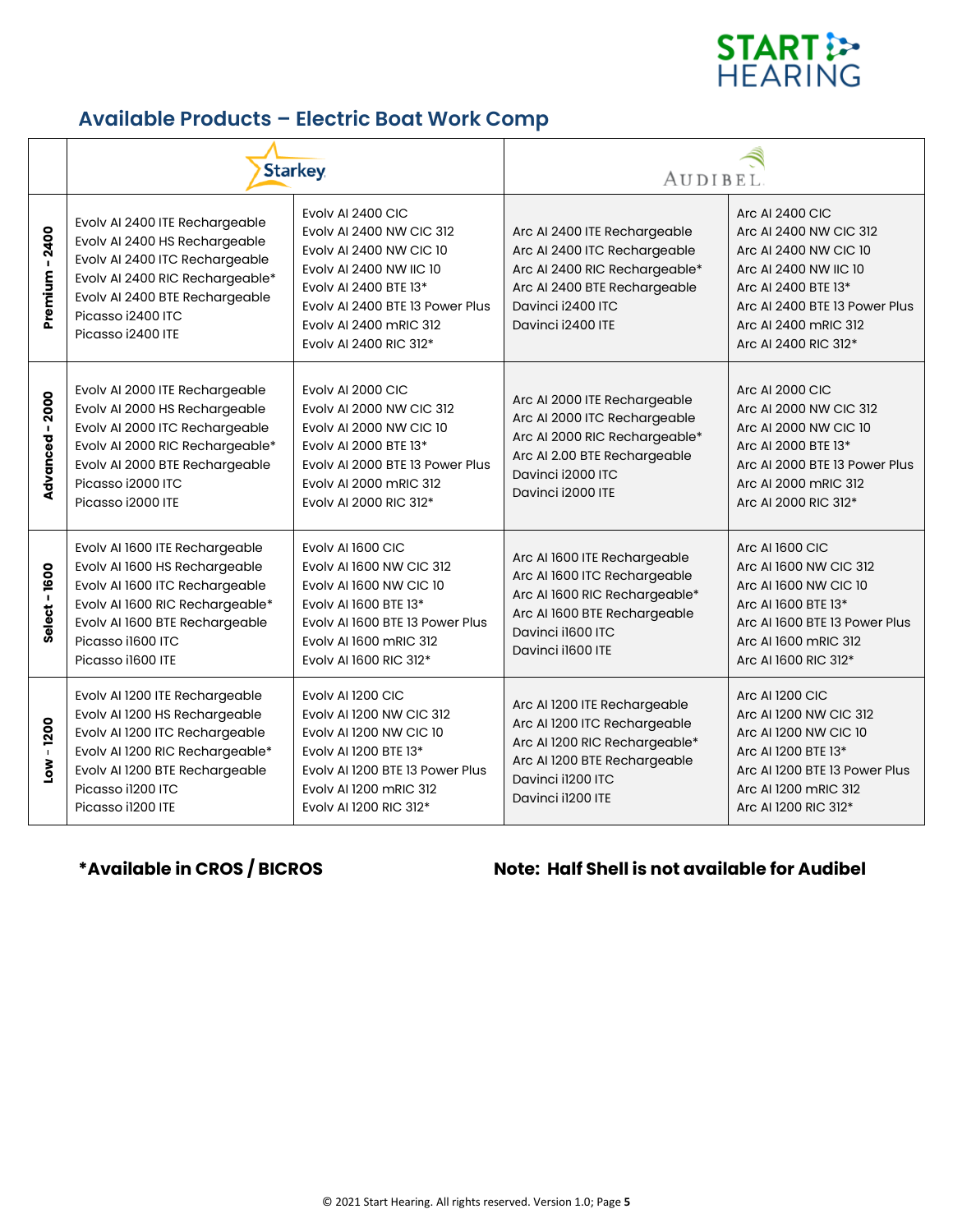

# **Electric Boat Work Comp – Claim Worksheet**

| Gender:<br>Male<br>Female                                                                                                                                                                                                                                                                                                                                                                                                                                                                                          |
|--------------------------------------------------------------------------------------------------------------------------------------------------------------------------------------------------------------------------------------------------------------------------------------------------------------------------------------------------------------------------------------------------------------------------------------------------------------------------------------------------------------------|
|                                                                                                                                                                                                                                                                                                                                                                                                                                                                                                                    |
|                                                                                                                                                                                                                                                                                                                                                                                                                                                                                                                    |
| <b>PO Number:</b>                                                                                                                                                                                                                                                                                                                                                                                                                                                                                                  |
|                                                                                                                                                                                                                                                                                                                                                                                                                                                                                                                    |
| Provider NPI:                                                                                                                                                                                                                                                                                                                                                                                                                                                                                                      |
| Facility Tax ID:                                                                                                                                                                                                                                                                                                                                                                                                                                                                                                   |
| <b>Facility NPI:</b>                                                                                                                                                                                                                                                                                                                                                                                                                                                                                               |
| <b>Facility Phone:</b>                                                                                                                                                                                                                                                                                                                                                                                                                                                                                             |
|                                                                                                                                                                                                                                                                                                                                                                                                                                                                                                                    |
|                                                                                                                                                                                                                                                                                                                                                                                                                                                                                                                    |
| <b>Service Claim Codes</b><br><b>Modifier</b><br>$V5011 - Clean / Check$<br>RT<br>П.<br>LT<br>V5013 - Programming<br><b>RT</b><br>LT.<br>$\Box$<br>V5014 - Hearing Aid Repair<br><b>RT</b><br>LT.<br>$\Box$<br>V5299 - Repair Re-fit Fee<br><b>RT</b><br>LT<br>$\Box$<br>V5014 and V5299 are billed together on<br>$\circ$<br>all repair claims<br>Date for Service Claim: ____________<br>To place orders for replacement earmolds and AP<br>receivers, send claim worksheet with order form to<br>Start Hearing. |
| V5264 - Replacement Earmold<br>RT.<br>LT<br>$\Box$<br>S1002 - Replacement AP Receiver LT<br><b>RT</b><br>$\Box$<br>S1001 - Replacement Receiver<br><b>RT</b><br>LT.<br>$\Box$<br>For replacement standard receivers, fill in the<br>information below:                                                                                                                                                                                                                                                             |
|                                                                                                                                                                                                                                                                                                                                                                                                                                                                                                                    |